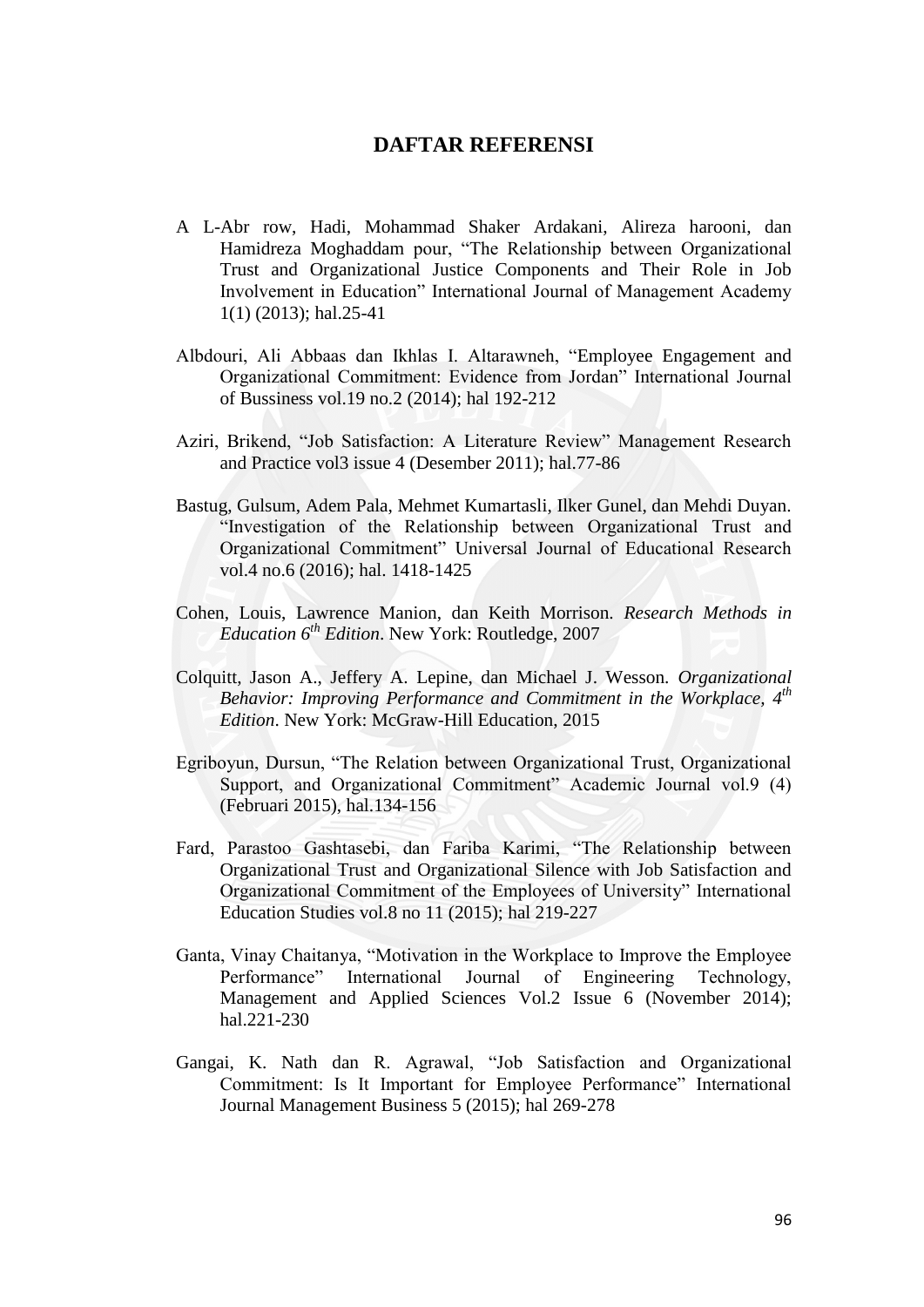- George, Jennifer M. dan Gareth R. Jones. *Understanding and Managing Organizational Behavior 6th Edition*. New Jersey: Pearson Education Inc, 2012
- Ghosh, Sayani dan Dr Swamy D.R., "A Literature Review on Organizational Commitment – a Comprehensive Summary" Sayani Ghosh Int. Journal of Engineering Research and Application vol.4 issue 12 (part 1) (Desember 2014); hal. 4-14
- Ghozali, Imam dan Hengky Latan. *Partial Least Squares: Konsep, Teknik dan Aplikasi Menggunakan Program SmartPLS 3.0 M3*. Semarang: Badan Penerbit Undip, 2015
- Gibson, James, John M. Ivanevich, James H. Donnelly, dan Robert Konopaske. *Organizations: Behavior, Structure, Process, 14th Edition*. New York: Mc-Graw-Hill Irwin, 2012
- Hellrigel, Don dan John W. Slocum, Jr. *Organizational Behavior, 13th Edition*. Oklahoma: South-Western Cengage Learning, 2011
- Inanc, Ebru Evrensel dan Elif Ozdilek, "Relationship Between the Organizational Commitment and Job Satisfaction of Academic Staff in Turkey" International Organization for Research and Development (2015); hal. 1-12
- Ismail, Azman dan Mohd Ridwan Abd Razak, "Effect of Job Satisfaction on Organizational Commitment" Management and Marketing, vol. XIV issue 1 (2016); hal 25-40
- Kuntowijoyo. *Metodologi Penelitian*. Kediri: 2009
- Langton, Nancy dan Stephen P. Robbins. *Fundamentals of Organizational Behavior 5th Canadian Edition*. Toronto: Pearson, 2013
- Liu, Zheng, "Trust between Organizations: A Review of Current Research and Recommendation for the Future" Review of Contemporary Business Research Vol.4 No 1 (June 2015); hal.40-48
- Locke, Edwin. *Handbook of Principles of Organizational Behavior 2nd Edition*. Sussex: John Wiley & Sons, Ltd, 2009
- Luthans, Fred. *Organizational Behavior: An Evidence-Based Approach, 12th Edition*. New York: McGraw-Hill, 2011
- Manzoor, Quaratul-Aim, "Impact of Employees Motivation on Organizational Effectiveness" European Journal of Business and Management Vol.3 No 3 (Agustus 2011); hal.36-45

Marsono. *Metode Penelitian Kuantitatif*. Bogor: In Media, 2016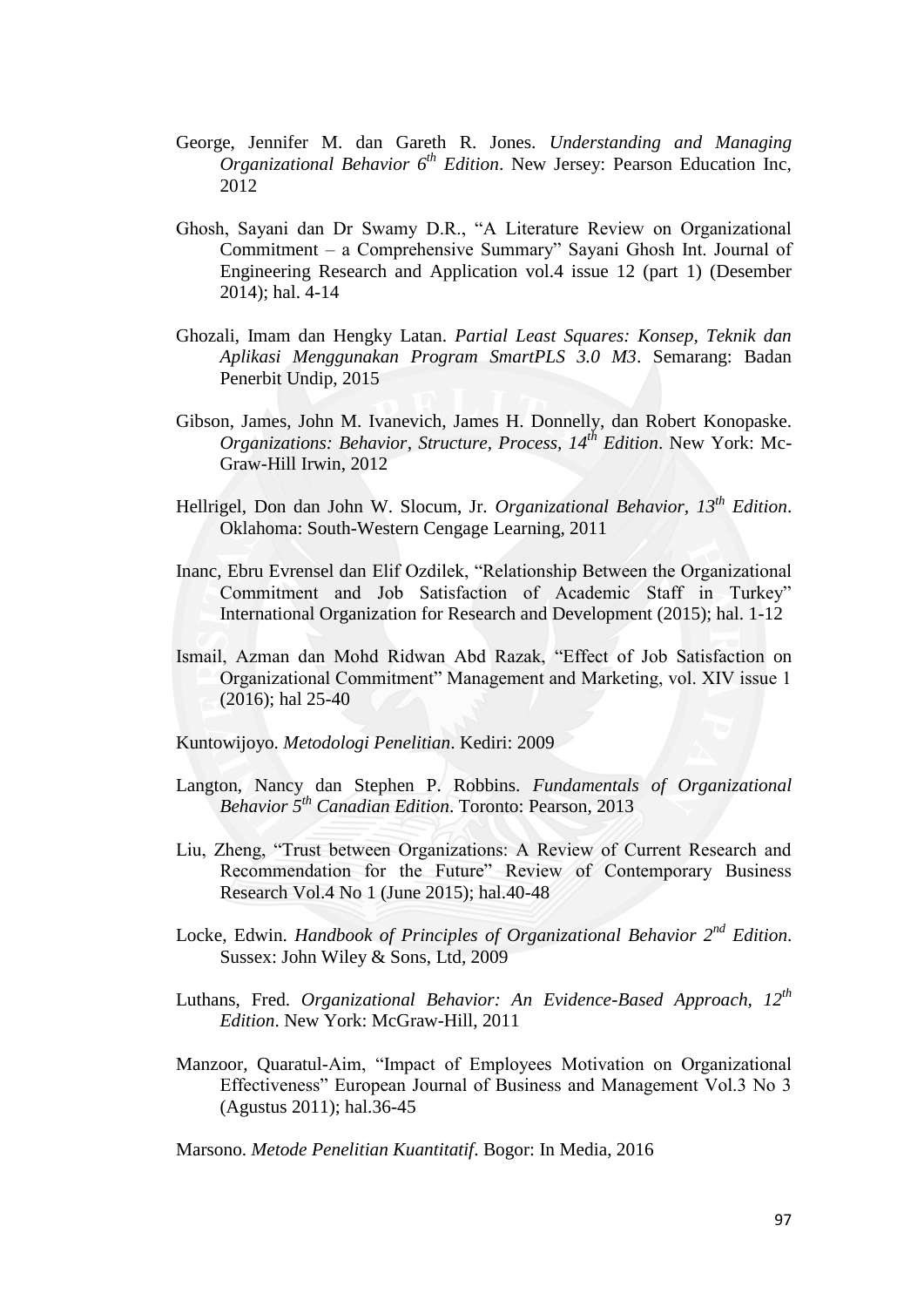- McShane, Steven L. dan Mary Ann Von Glinow. *Organizational Behavior: Emerging Knowledge and Practice for the Real World 5th Edition*. New York: McGraw-Hill, 2010
- Morreale, Sherwyn P. dan Pamela S. Shickley-Zalabak, "A Qualitative Study of Organizational Trust: Leaders' Perceptions in Organizations in Poland and Russia" Intercultural Communication Studies XXIII:2 (2014); hal.69-89
- Nawari. *Analisis Regresi dengan MS Excel 2007 dan SPSS 17*. Jakarta: PT Elex Media Komputindo, 2010
- Paliszkiewicz, Joanna Olga, "Trust Management: Literature Review" Management vol 6 issue 4 (Winter 2011); hal 315-331
- Parvin, Mosammod Mahamuda dan M.M. Nurul Kabir, "Factor Affecting Employee Job Satisfaction of Pharmaceutical Sector" Australian Journal of Business and Management Research vol.1 no.9 (Desember 2011); hal.113- 123
- Raziq, Abdul dan Raheela Maulabakhsh, "Impact of Working Environment on Job Satisfactions" Procedia Economics and Finance 23 (2015); hal.717-725
- Robbins, Stephen dan Timothy Judge. *Essentials of Organizational Behavior 12th Edition*. New Jersey: Pearson Education, 2014
- Robbins,Stephen, Timothy A. Judge. *Organizational Behavior, fifteenth edition*. Essex: Pearson, 2013
- Saad, Nema Fathy dan Hanaa Mohamed Abd Rabou, "Organizational Trust and Commitment Among Nurse and Manager" Integrata Ginecologia e Obstetricia vol 1(1) (2016), hal 7-12
- Salleh, Suzilla Mat, Ahmad Suffian Mohd Zahari, Nur Shafini Mohd Said, dan Siti Rapidah Omar Ali, "The Influence of Work Motivation on Organizational Commitment in the Workplace" Journal of Applied Environmental and Biological Science 6(5S) (2016), hal.139-143
- Singh, Rohit Kr., "A Literature Review on Motivation" Global Business Perspective 1 (2013); hal 471-487
- Society for Human Resource Management. *Employee Job Satisfaction and Engagement: Revitalizing a Changing Workforce*. Virginia: SHRM, 2016
- Tentama, Fatwa dan Dessy Pranungsari, "The Roles of Teacher's Work Motivation and Teacher's Job Satisfaction in the Organizational Commitment in Extraordinary Schools" International Kournal of Evaluation and Research in Education vol.5 no.1 (Maret 2016), hal. 39-45